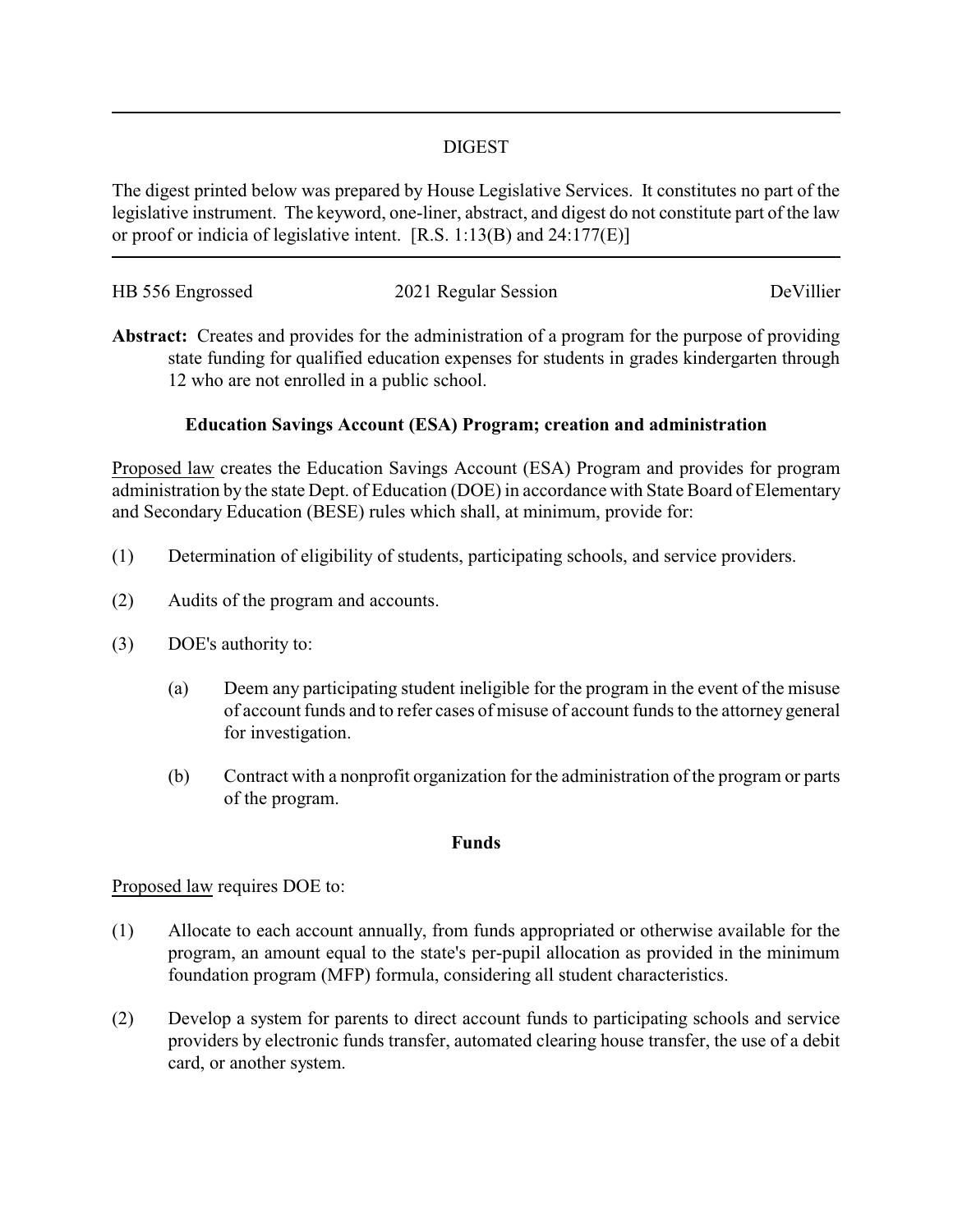Proposed law further provides as follows:

- (1) Limits authorized use of funds to qualified education expenses.
- (2) Unused funds in an account, up to an amount not greater than 50% of the total funds deposited into the account for the current school year, shall remain in the account for the following school year.
- (3) The account shall be closed and the funds in the account shall be returned to the state general fund if a student is no longer eligible, if an account has been inactive for two consecutive years, or if a parent fails to comply with program requirements.
- (4) Account funds shall not constitute taxable income and shall not be claimed as a credit, deduction, exemption, or rebate.

### **Eligibility; students**

Proposed law provides that a student shall be initially eligible for an account if he is eligible to enroll in kindergarten or was enrolled in a La. public school during the previous school year and meets all of the following criteria:

- (1) He meets at least one of these criteria:
	- (a) He has a parent or legal guardian who is an active duty military service member.
	- (b) His parent or legal guardian submitted an enrollment request for a transfer pursuant to present law (R.S. 17:4035.1) during the most recent transfer request period and the request was denied.
	- (c) Pursuant to foster care placement through the Dept. of Children and Family Services, he is residing with a prospective permanent placement or has achieved permanency through adoption or permanent guardianship.
- (2) The student's parent submits an application for an ESA in accordance with program timelines.
- (3) The student's parent signs an agreement promising all of the following:
	- (a) To provide an education for the participating student in at least the subjects of English language arts, math, social studies, and science.
	- (b) Not to enroll the student in a public school while participating in the program.
	- (c) To use account funds only for qualified education expenses of the participating student.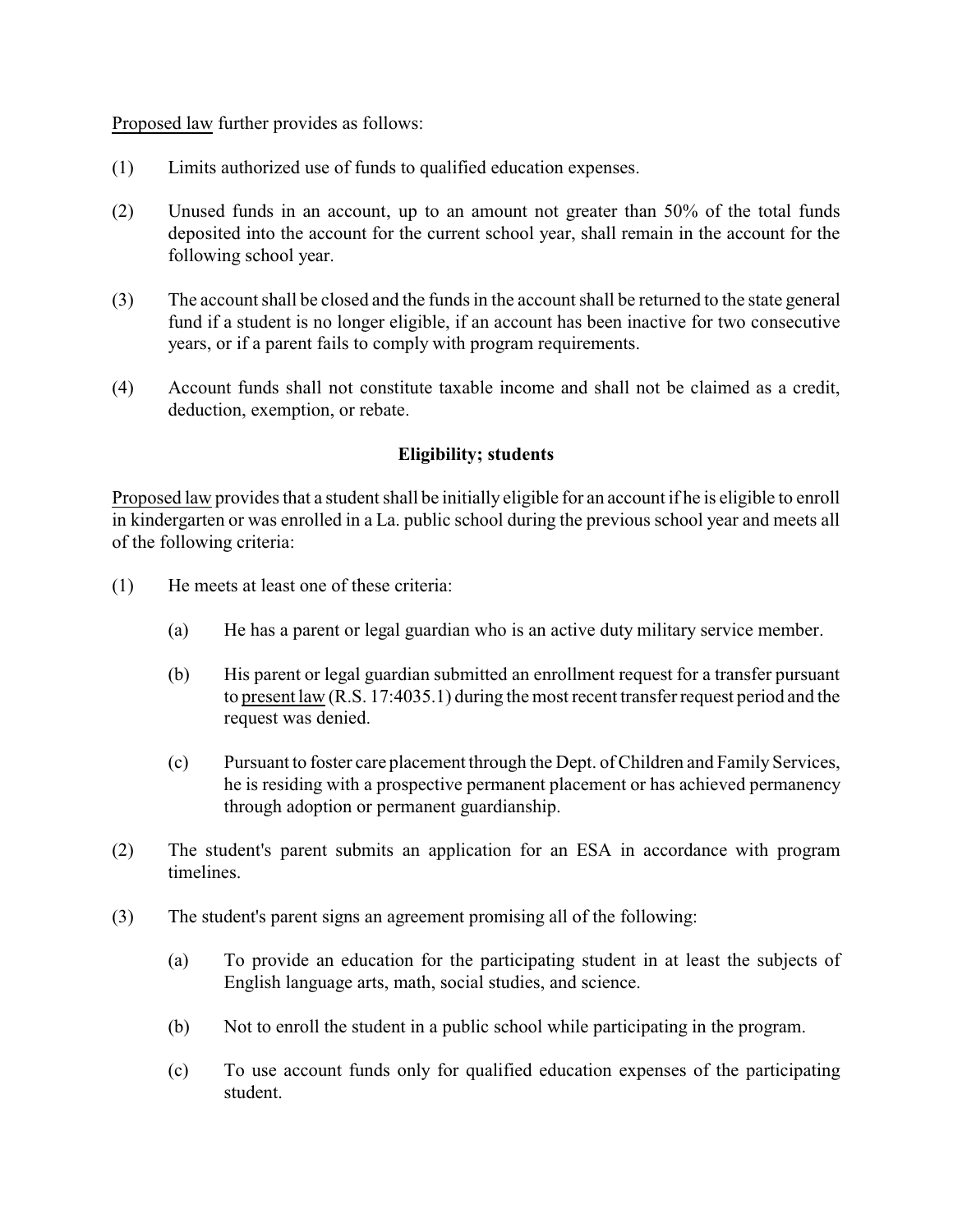(d) To comply with all program requirements.

Proposed law further provides that a participating student:

- (1) Is eligible until he enrolls in a public school, he receives a high school diploma or its equivalent, or his account is closed.
- (2) Is prohibited from participating concurrently in the ESA program and the Course Choice Program, the Student Scholarships for Excellence Program, the School Choice Program for Certain Students with Exceptionalities, or the Tuition Donation Credit Program.

### **Students with exceptionalities**

Proposed law requires, if a student would have been entitled to special education services in his resident school system, his parent to acknowledge in writing that he agrees to accept only such services as are available to all students enrolled in the participating school. Requires participating schools to meet certain criteria to be eligible to offer such services.

# **Eligibility; schools and service providers**

Proposed law provides to be eligible to participate in the program, a school shall meet all of the following criteria:

- (1) Be approved, provisionally approved, or probationally approved by BESE.
- (2) Comply with criteria set forth in federal nondiscrimination requirements.
- (3) Any other criteria set by BESE.

Proposed law requires BESE to set eligibility criteria for service providers and provides that to be eligible to participate in the program, both schools and service providers shall apply to DOE and, if determined to be eligible, accept ESA funds for providing services covered as qualified education expenses.

# **Testing**

# Proposed law requires:

- (1) Participating schools to ensure that participating students are administered all examinations required pursuant to present law at the prescribed grade levels and that the results of such examinations are provided to parents.
- (2) DOE to develop a process for the annual administration of a nationally norm-referenced test or a statewide assessment and the collection of results for participating students not enrolled full time in a participating school.